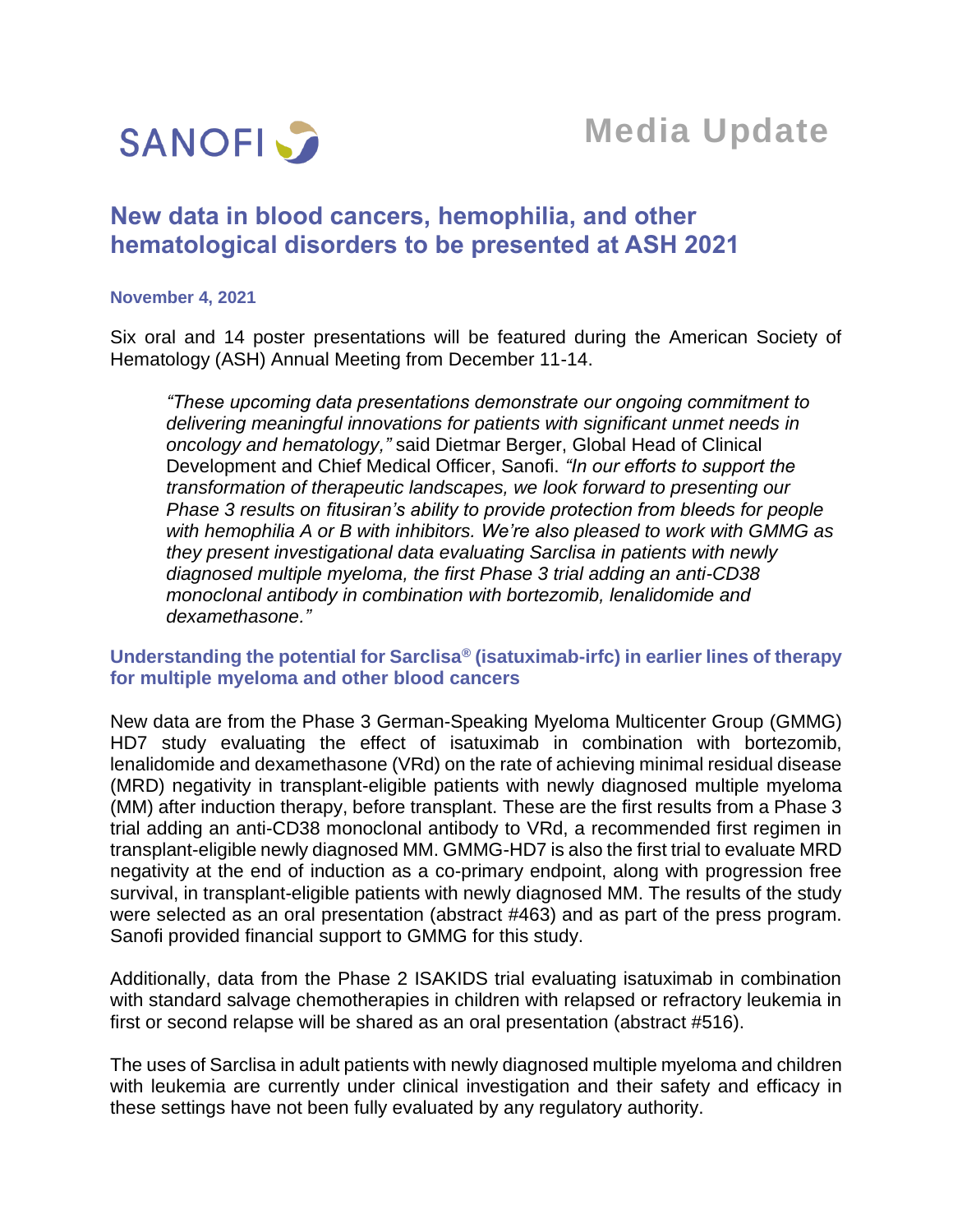Sarclisa is approved in several geographies, in combination with pomalidomide and dexamethasone, for the treatment of certain adult patients with relapsed refractory MM who have received at least two prior therapies, including lenalidomide and a proteasome inhibitor. This anti-CD38 monoclonal antibody medicine is also approved in several geographies in combination with carfilzomib and dexamethasone for the treatment of adult patients with relapsed or refractory MM who have received one to three prior lines of therapy.

**Advancing our innovative approaches to find treatments for people with rare blood disorders**

*Hemophilia:* The results of the ATLAS-003 Phase 3 study evaluating fitusiran prophylaxis in patients with hemophilia A or B with inhibitors dosed with the 80 mg monthly treatment will be presented in the plenary scientific session (abstract #150273).

Additionally, the Phase 1/2 study results for long-term health-related quality of life in patients with hemophilia A, with or without inhibitors, treated with fitusiran prophylaxis will be shared in a poster presentation (abstract #3197).

Fitusiran is a novel, subcutaneous small interference (si)RNA therapy in development for people with hemophilia A or B, with or without inhibitors.

A post hoc analysis from the Phase 1/2 studies looking at the half-life and clearance of efanesoctocog alfa – previously known as BIVV001 – will be shared in a poster presentation (abstract #1035).

Efanesoctocog alfa is an investigational once-weekly factor therapy for people with hemophilia A that may provide high sustained factor activity and near-normal factor levels for the majority of the week. It represents a potential new class of factor VIII therapy. Efanesoctocog alfa is being developed in collaboration with Sobi.

Fitusiran and efanesoctocog alfa are currently under clinical investigation and their safety and efficacy have not been evaluated by any regulatory authority.

*Cold Agglutinin Disease (CAD):* An oral presentation (abstract #349) shares new data from the CADENZA study, looking at the safety and efficacy of sutimlimab to inhibit C1 activated hemolysis in people with CAD. Additionally, two poster presentations (abstracts #4057 and #2002) provide an overview of the burden of living with CAD, including patientreported outcome symptom measures. Also, a new analysis from the Phase 3 CARDINAL and CADENZA studies which evaluated sutimlimab in CAD, will report on physical and mental component summary scores and contribution to fatigue in people living with the disease.

Sutimlimab, a first-in-class investigational C1s inhibitor, has the potential to be the first approved treatment for hemolysis in adults with CAD, a serious and chronic autoimmune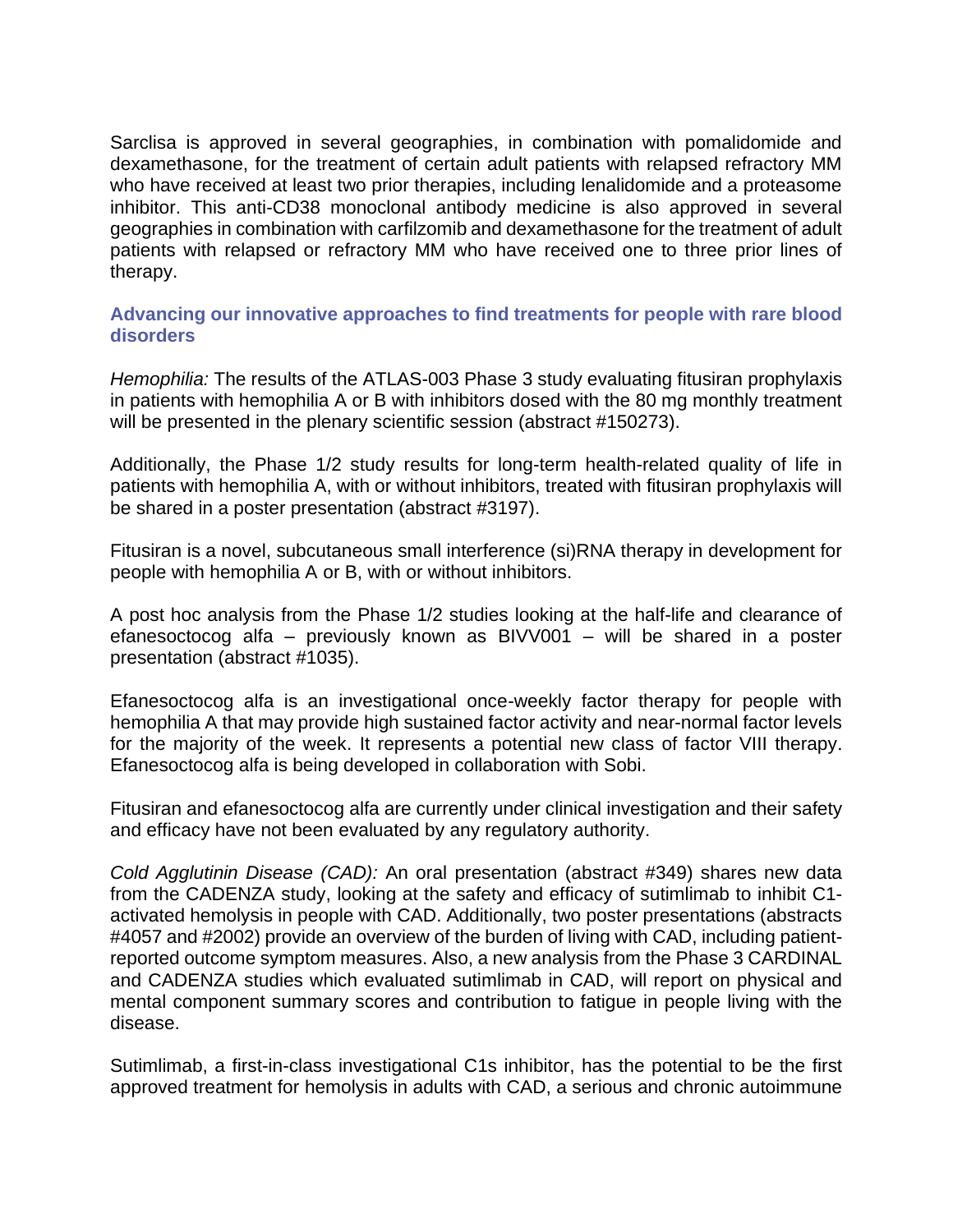hemolytic anemia. Sutimlimab is currently under clinical investigation and its safety and efficacy have not been evaluated by any regulatory authority.

*Immune Thrombocytopenic Purpura (ITP):* An oral presentation on rilzabrutinib, an investigational oral Bruton tyrosine kinase inhibitor (BTKi), reports on updated Phase 1/2 safety and efficacy results for the treatment of ITP (abstract #14) and a poster presentation (abstract #1010) on the design of the Phase 3 LUNA3 study. Rilzabrutinib is a potential first-in-class, oral BTKi in development for immune-mediated diseases. It is also being investigated for the autoimmune condition IgG4-related disease, asthma, atopic dermatitis, chronic spontaneous urticaria and warm autoimmune hemolytic anemia.

Rilzabrutinib is currently under clinical investigation and its safety and efficacy have not been evaluated by any regulatory authority.

*Acquired Thrombotic Thrombocytopenic Purpura (aTTP)*: Two poster presentations will share safety and efficacy results for Cablivi® (caplacizumab-yhdp) in aTTP: abstract #2080 will share long-term safety and efficacy from the post-HERCULES study in aTTP; additionally, abstract #1009 will show results from a Phase 2/3 study in Japanese patients with immune-mediated TTP.

Cablivi® (caplacizumab-yhdp) is approved in several geographies in combination with plasma exchange and immunosuppression for the treatment of aTTP in adults.

*Sickle Cell Disease:* Preliminary data from the ongoing Phase 1/2 PRECIZN-1 study evaluating the safety and efficacy of SAR445136, formerly known as BIVV003, for the treatment of patients with severe sickle cell disease will be shared in a poster presentation (abstract #2930). SAR445136, an investigational zinc finger nuclease ex vivo gene-edited cell therapy in development with Sangamo, has the potential to be a one-time treatment for sickle cell disease.

SAR445136 is currently under clinical investigation and its safety and efficacy have not been evaluated by any regulatory authority.

## **Oncology Abstracts:**

- Abstract #463: Addition of Isatuximab to Lenalidomide, Bortezomib and Dexamethasone as Induction Therapy for Newly-Diagnosed, Transplant-Eligible Multiple Myeloma: The Phase III GMMG-HD7 Trial. Oral presentation by GMMG. Sanofi provided financial support for this study.
- Abstract #516: Isatuximab in Combination with Chemotherapy in Pediatric Patients with Relapsed/Refractory Acute Lymphoblastic Leukemia or Acute Myeloid Leukemia (ISAKIDS): Interim Analysis. Oral presentation.
- Abstract #4114: Real-World Multiple Myeloma Treatment Patterns by Patient Characteristics and Outcomes in the United States. Poster.
- Abstract #2744: A Multi-Center, Phase 1b Study to Assess the Safety, Pharmacokinetics and Efficacy of Subcutaneous Isatuximab Plus Pomalidomide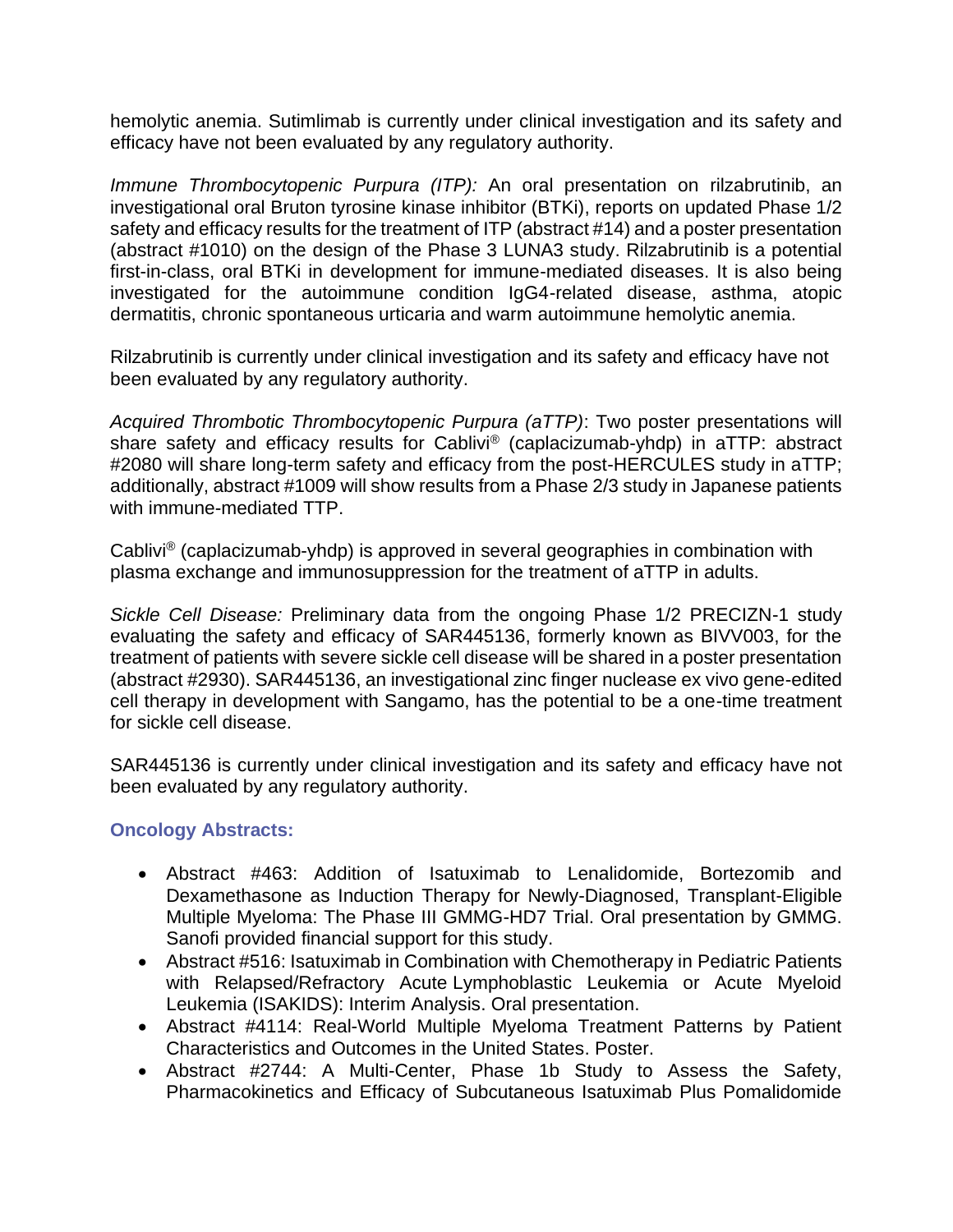and Dexamethasone, in Patients with Relapsed/Refractory Multiple Myeloma. Poster.

- Abstract #1962: A Matching-Adjusted Indirect Comparison of lsatuximab Plus Carfilzomib and Dexamethasone Versus Daratumumab Plus Lenalidomide and Dexamethasone for Relapsed Multiple Myeloma. Poster.
- Abstract #1671: Isatuximab Rescue for Inadequate Response to Lenalidomide and Dexamethasone in Transplant Ineligible Patients with Newly Diagnosed Multiple Myeloma: Interim Analysis of the Phase II IRIL Study of the Australian Myeloma Research Consortium (AMaRC 18-02). Poster.
- Abstract #4362: A Phase 1/2, Open-Label, Multicenter Study of Isatuximab in Combination with Cemiplimab in Patients with Lymphoma. Abstract online only.
- Abstract #4769: ITHACA, a Randomized Multicenter Phase 3 Study of Isatuximab in Combination with Lenalidomide and Dexamethasone in High-Risk Smoldering Multiple Myeloma: Safety Run-In Preliminary Results. Abstract online only.
- Abstract #4767: Trial in Progress: A Phase 2 Multi-Center, Open Label Study of Isatuximab Added to Standard CyBorD Induction and Lenalidomide Maintenance Treatments in Newly Diagnosed, Transplant Eligible Multiple Myeloma. Abstract online only.

## **Rare Blood Disorders Abstracts:**

## **Hemophilia**

- Abstract #150273: Efficacy and Safety of Fitusiran Prophylaxis, an siRNA Therapeutic, in a Multicenter Phase 3 Study (ATLAS-INH) in People with Hemophilia A or B, with Inhibitors (PwHI). Plenary scientific session.
- Abstract #498: Prophylaxis with rFIXFc Reduces the Frequency and Delays Time to First Spontaneous Bleed Event in Previously Untreated Patients with Hemophilia B: A Post Hoc Analysis of the PUPs B-LONG Trial. Oral presentation joint with Sobi.
- Abstract #3197: Sustained Improvement in Health-Related Quality of Life in Patients with Hemophilia A with or without Inhibitors Treated with Fitusiran Prophylaxis. Poster.
- Abstract #1035: Efanesoctocog Alfa Half-life and Clearance Are Independent of von Willebrand Factor in Severe Hemophilia A: A Post Hoc Analysis from Phase 1/2a Studies. Poster joint with Sobi.
- Abstract #3031: A Retrospective Observational Descriptive Study on the Effectiveness and Usage of Emicizumab and Antihemophilic Factor (recombinant), Fc Fusion Protein in Patients with Hemophilia A in the U.S. Poster.

## **Cold Agglutinin Disease**

- Abstract #349: Inhibition of Complement C1s by Sutimlimab in Patients with Cold Agglutinin Disease (CAD): Efficacy and Safety Results from the Randomized, Placebo-Controlled Phase 3 CADENZA Study. Oral presentation.
- Abstract #4057: Development of a Cold Agglutinin Disease-Specific Patient-Reported Outcome Symptom Measure. Poster.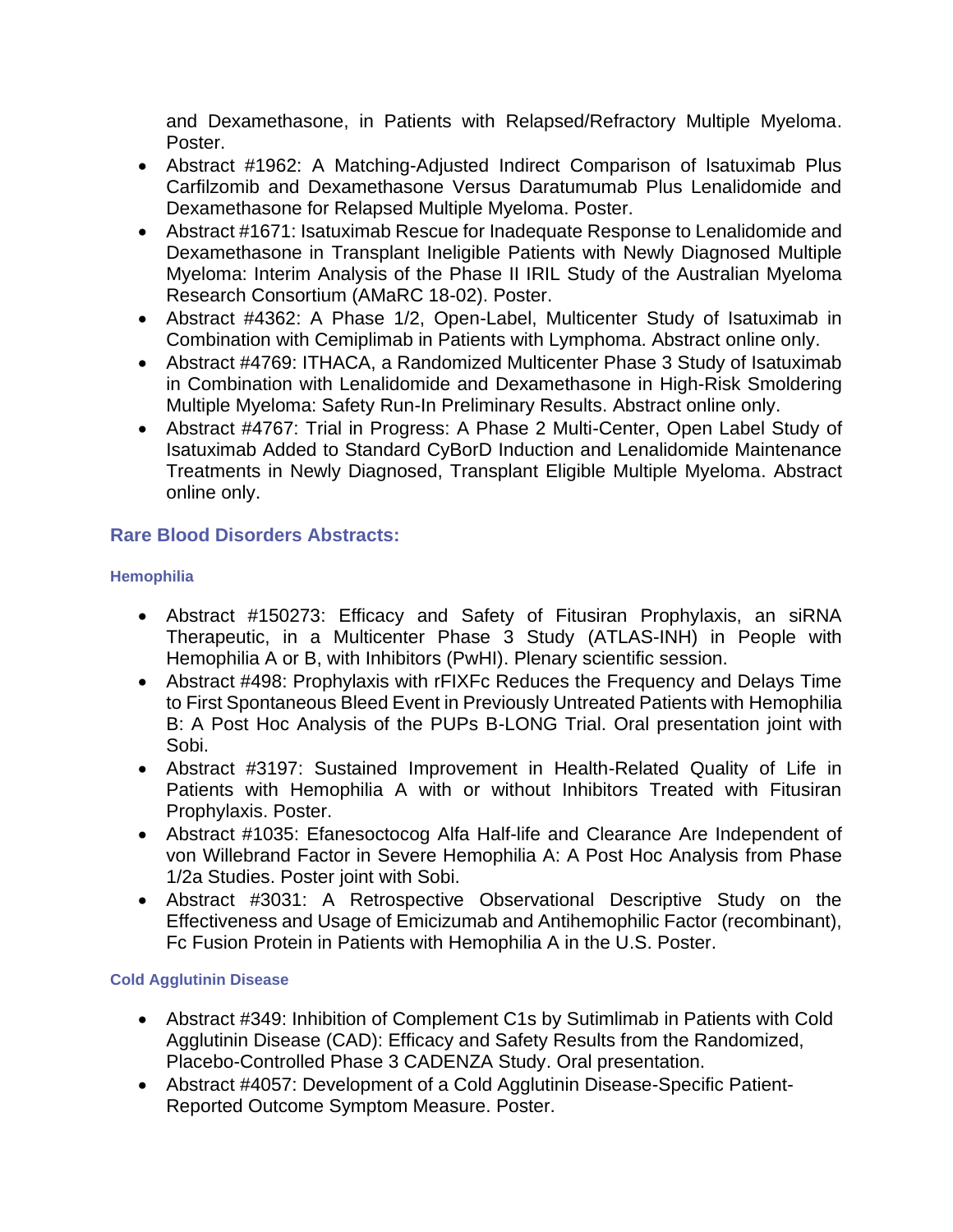• Abstract #2002: Clinically Important Change in SF-12v2 Physical (PCS) and Mental (MCS) Component Summary Scores for Patients with Cold Agglutinin Disease: An Analysis Using the Phase 3 CARDINAL and CADENZA Studies. Poster.

### **Immune Thrombocytopenic Purpura**

- Abstract #14: Updated Phase I/II Safety and Efficacy Results for Oral Bruton Tyrosine Kinase Inhibitor Rilzabrutinib in Patients with Relapsed/Refractory Immune Thrombocytopenia. Oral presentation.
- Abstract #1010: LUNA3 Phase III Multicenter, Double-Blind, Randomized, Placebo-Controlled Trial of the Oral BTK Inhibitor Rilzabrutinib in Adults and Adolescents with Persistent or Chronic Immune Thrombocytopenia. Poster.

### **Acquired Thrombotic Thrombocytopenic Purpura**

- Abstract #2080: Long-Term Safety and Efficacy of Caplacizumab for Acquired Thrombotic Thrombocytopenic Purpura (aTTP): The Post-HERCULES Study. Poster.
- Abstract #1009: The Efficacy and Safety of Caplacizumab in Japanese Patients with Immune-Mediated Thrombotic Thrombocytopenic Purpura (iTTP): An Open-Label, Phase 2/3 Study. Poster.

### **Sickle Cell Disease**

- Abstract #2930: Preliminary Safety and Efficacy Results from PRECIZN-1: An Ongoing Phase 1/2 Study on Zinc Finger Nuclease-Modified Autologous CD34+ HSPCs for Sickle Cell Disease (SCD). Poster.
- Abstract #1860: Quantitative Systems Pharmacology Model of Sickle Cell Disease and Response to Gene Editing Therapy to Support Clinical Development of SAR445136 (BIVV003). Poster.

#### **About Sanofi**

Sanofi is dedicated to supporting people through their health challenges. We are a global biopharmaceutical company focused on human health. We prevent illness with vaccines, provide innovative treatments to fight pain and ease suffering. We stand by the few who suffer from rare diseases and the millions with long-term chronic conditions.

With more than 100,000 people in 100 countries, Sanofi is transforming scientific innovation into healthcare solutions around the globe.

**Media Relations Contacts**

Sally Bain Tel.: +1 (781) 264-1091 [Sally.Bain@sanofi.com](mailto:Sally.Bain@sanofi.com)

**Investor Relations Contacts Paris**

Eva Schaefer-Jansen Arnaud Delepine Nathalie Pham